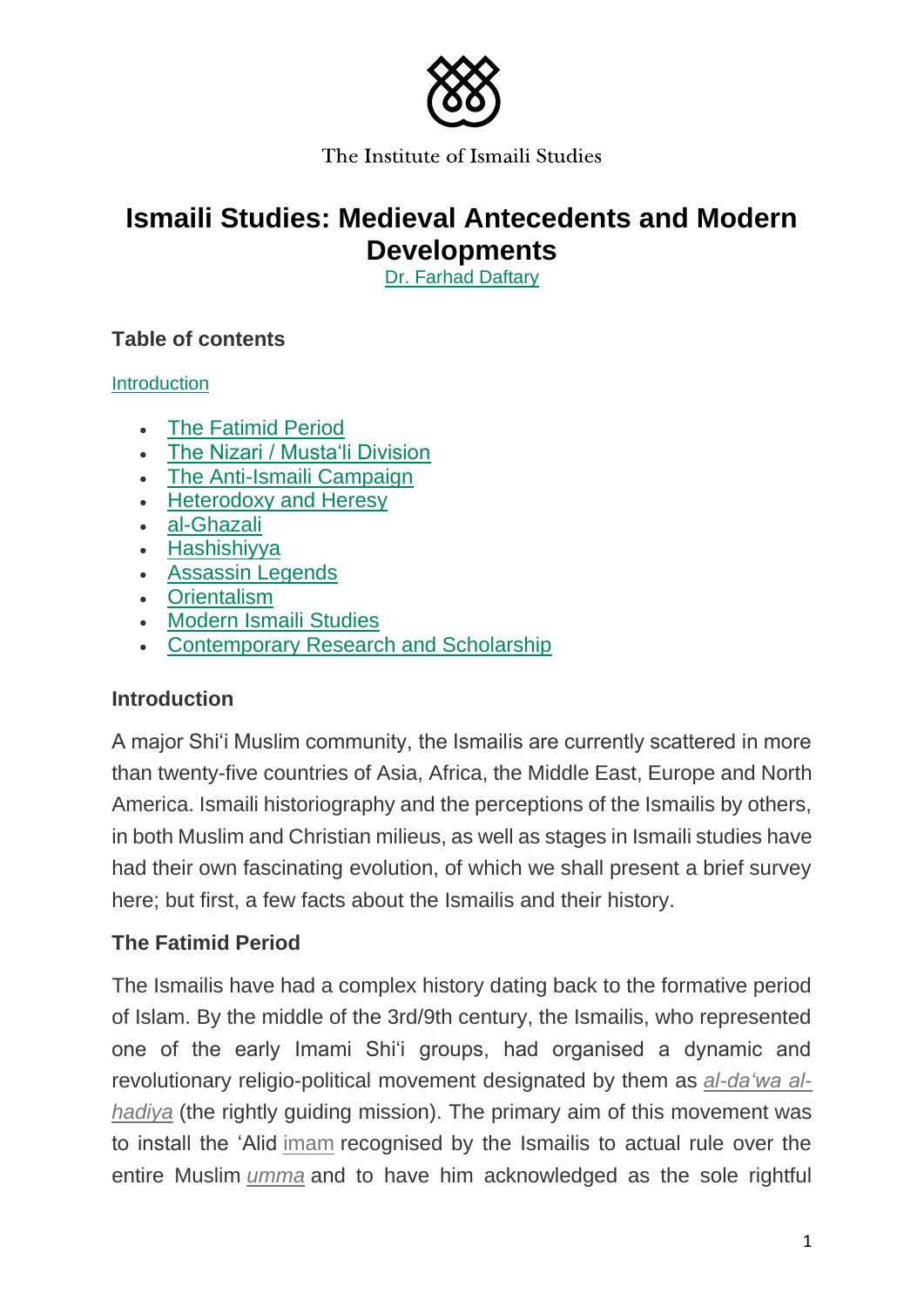

imam by all Muslims; and the message of the movement was disseminated by a network of *da'i*s, summoners, who were active in numerous regions, from North Africa to Central Asia and the Indian subcontinent. The success of the early Ismaili *da'wa* was crowned in 297/909 by the establishment of the Fatimid *dawla* or state in North Africa, where the Ismaili imam was installed to the first Shi'i caliphate. The foundation of the Fatimid state was a great success for the Shi'a in general and it posed a serious challenge to the authority of the 'Abbasid caliph, the official spokesman of Sunni Islam, and the position of the Sunni *ulama*' who legitimised the 'Abbasids' authority and defined Sunnism as the true interpretation of Islam. The Ismailis, who as Shi'i Muslims developed their own interpretation of Islam, now offered a viable alternative, protected by a powerful state, to Sunni "orthodoxy".<sup>1</sup>

The Ismailis elaborated a diversity of intellectual traditions. The recovery of Ismaili literature in modern times indeed attests to the rich literary heritage of the Ismailis and their intellectual achievements which reached their summit during the Fatimid phase of their history - often referred to as the "golden age" of Ismailism. The learned Ismaili *da'i*s were at the same time the scholars and authors of their community. The Fatimid da'is of the Iranian lands, such as Abu Ya'qub al-Sijistani (d. after 361/971), Hamid al-Din al-Kirmani (d. after 411/1020) and Naîir-i Khusraw (d. after 465/1072), amalgamated their theology with a variety of philosophical traditions, giving rise to a distinctive intellectual tradition labelled in modern times as "philosophical Ismailism".<sup>2</sup> These and other *da'i*s also produced treatises on a multitude of exoteric and esoteric subjects as well as the science of *ta'wil* or esoteric exegesis which became the hallmark of Ismaili thought. The *da'i*authors made seminal contributions to Islamic theology and philosophy in general and to Shi'i thought in particular. The Fatimids developed an elaborate *da'wa* organisation for the activities of their *da'i*s throughout the Muslim world; and, ironically, the *da'wa* achieved long-term successes only outside of the Fatimid dominions, where the Ismailis were often persecuted.<sup>3</sup> At the same time, Ismaili law was codified mainly through the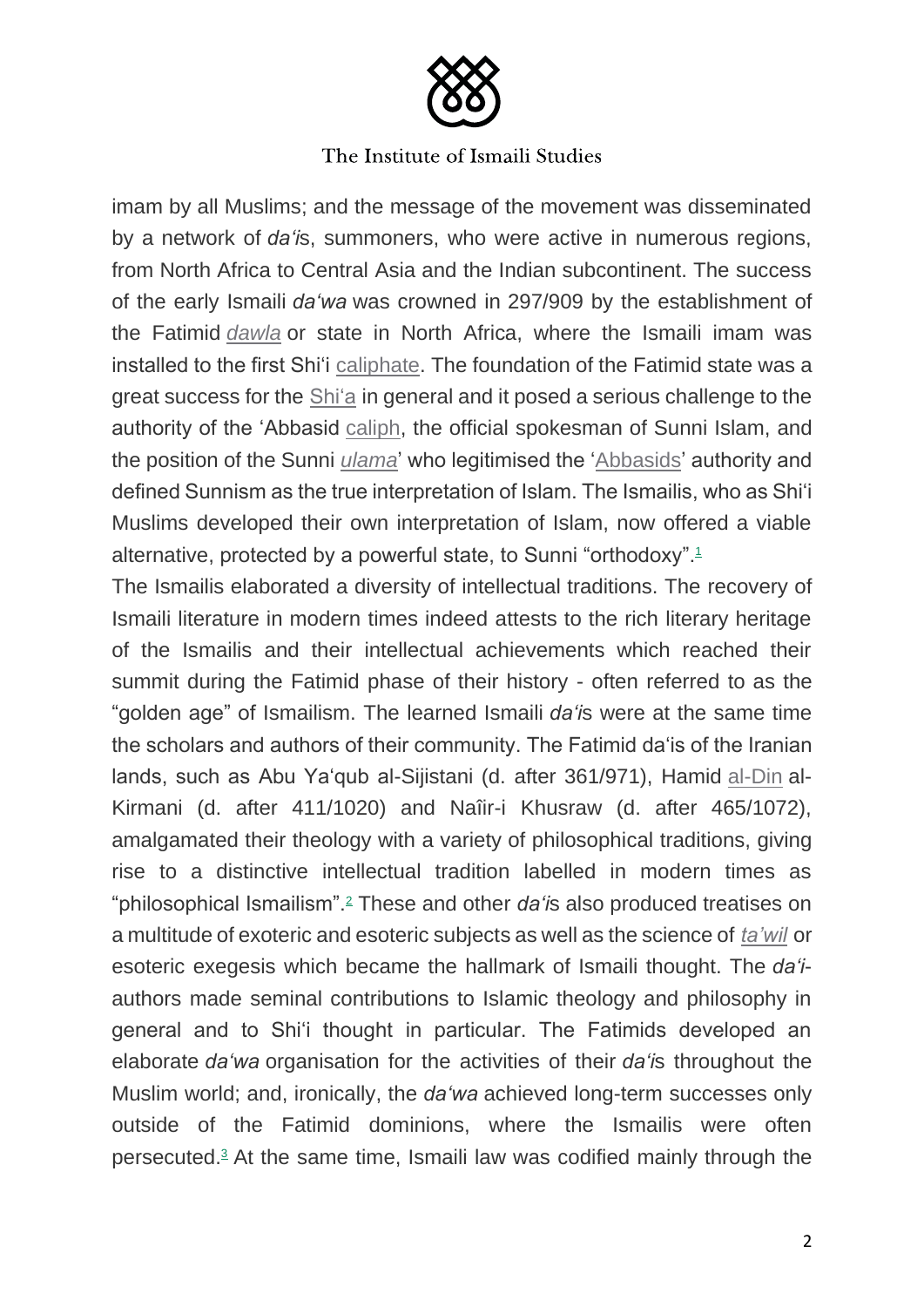

efforts of al-Qadi al-Nu'man (d. 363/974), the foremost jurist of the Fatimid period.<sup>4</sup> The Fatimids also encouraged a historiographical tradition which resulted in numerous chronicles of the Fatimid dynasty and state; but these historiographical writings perished almost completely in Ayyubid and Mamluk times.<sup>5</sup> In sum, the Fatimids paid considerable attention to Islamic sciences in general as well as cultural and commercial activities; and they made important contributions to Islamic civilisation. $6$  It was in recognition of these contributions that the 4th/10th century was designated by Louis Massignon as the "Ismaili century" of Islam.<sup>7</sup>

# **The Nizari / Musta'li Division**

In 487/1094, the Ismailis were permanently split into two rival communities, the Nizaris and the *Musta'lis*. The Musta'li Ismailis, who eventually survived only in the Tayyibi branch, soon found their stronghold in Yemen where their community flourished under the leadership of their *da'i*s. By the end of the 10th/16th century, the Tayyibis themselves were subdivided into Da'udi and Sulaymani factions. By that time, the Tayyibis of the Indian subcontinent, known locally as Bohras, had greatly outnumbered their co-religionists in Yemen. The Tayyibis in general maintained the intellectual and literary traditions of the Fatimid Ismailis; they have also preserved, both in Yemen and India, a considerable portion of the Ismaili literature of the Fatimid period. The learned Tayyibi *da'i*s of Yemen themselves engaged in literary activities and produced a voluminous literature.

The *Nizari Ismailis*, on the other hand, acquired political prominence within Saljuq dominions, especially in Persia where they organised a state of their own with a subsidiary in Syria. The Nizari state, founded by Hasan-i Sabbah (d. 518/1124) and centred at the mountain fortress of Alamut, lasted some 166 years until it too was destroyed by the all-conquering Mongol hordes in 654/1256. Hasan-i Sabbah designed a partially successful revolutionary strategy against the Saljuq Turks, whose alien rule was intensely detested in Persia, and thus he capitalised on the Persian sentiments of different social strata there. Preoccupied with their struggle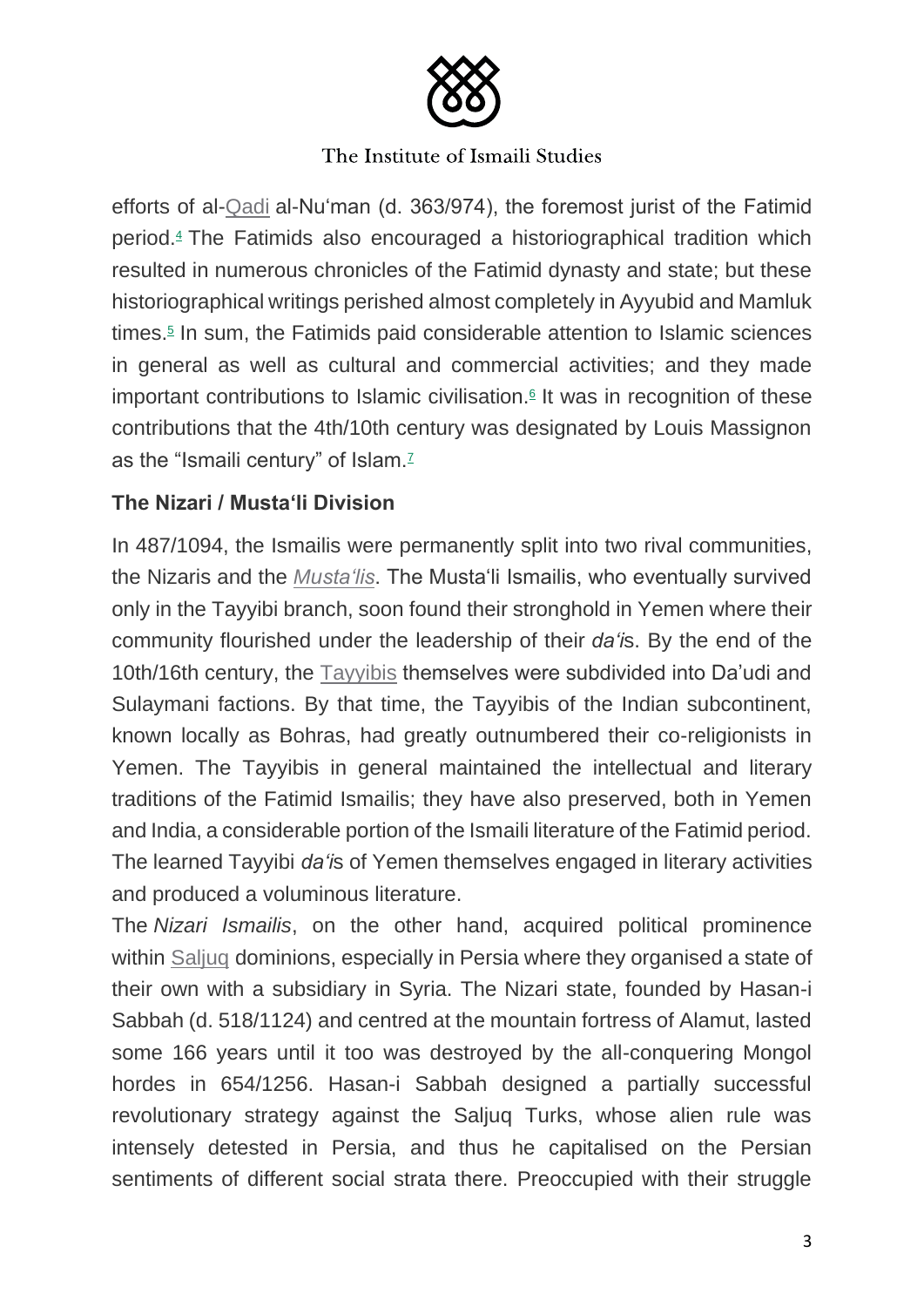

and survival tactics in the midst of an extremely hostile milieu, however, the Nizaris of the Alamut period did not produce as many learned *da'i*s and a substantial volume of literature as in Fatimid times. Nevertheless, they did maintain a sophisticated outlook and literary tradition, also elaborating their teachings in response to changed circumstances. The Nizari Ismailis of Persia, like the Fatimids, also developed a historiographical tradition and commissioned the compilation of official chronicles recording the events of their state according to the reigns of the successive lords of Alamut, starting with the *Sargudhasht-i Sayyidna* which covered the life and career of Hasani Sabbah.<sup>8</sup> But none of these chronicles survived the Mongol catastrophe. However, the Nizari chronicles were seen and utilised by a number of Persian historians of the Ilkhanid period, notably 'Ata Malik Juwayni (d. 681/1283), who had access to the famous library at Alamut before it was burned by the Mongols, Rashid al-Din Fadl Allah (d. 718/1318) and Abu'l-Qasim Kashani (d. ca. 736/1335), who remain our main sources on the history of the Nizari state in Persia. $9$  And the Syrian Nizaris preserved a portion of the Ismaili literature of the Fatimid period.

The Nizari Ismailis of Persia survived the Mongol destruction of their fortresses and state in considerably reduced numbers, while the Syrian Nizaris were subdued by the end of the 7th/13th century by the Mamluks who had also checked the westward advances of the Mongols. By the middle of the 9th/15th century, the Nizari imams emerged in Anjudan in central Persia, initiating a revival in Nizari *da'wa* and literary activities. The Nizari *da'wa* now achieved particular success in Central Asia, and on the Indian subcontinent where large numbers of Hindus converted to Ismailism and became locally known as Khojas. The Nizaris of the post-Alamut period developed distinctive literary traditions in Syria, Persia, Central Asia and India. The Persian Nizaris now adopted poetic and Sufi forms of expressions, while the Central Asian Nizaris preserved a good share of the Nizari literature of the Alamut and subsequent times written in Persian, chosen as the religious language of the Persian-speaking Nizaris from the early Alamut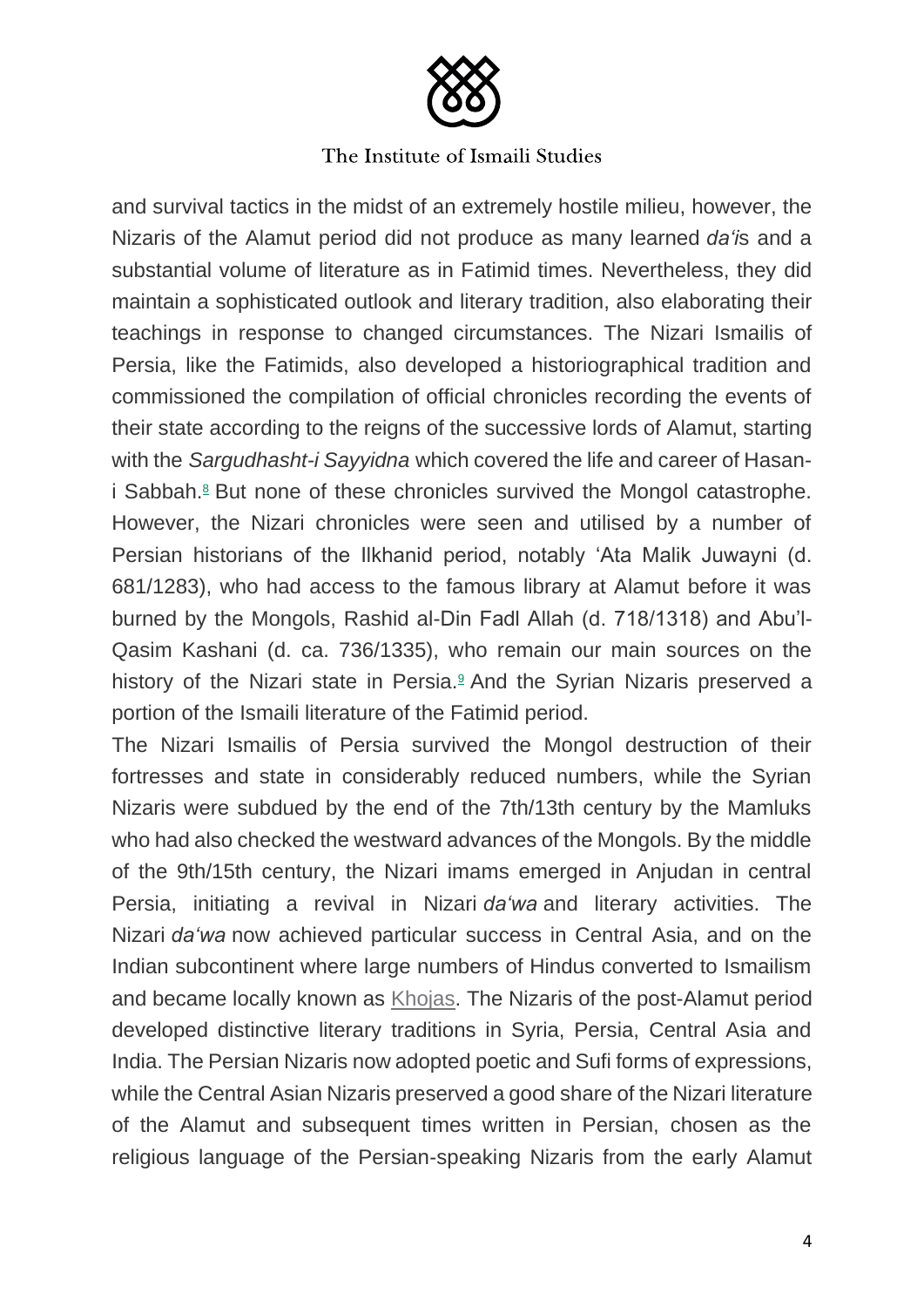

times. The Nizari Khojas elaborated an indigenous literary genre in the form of devotional hymns known as *ginans*. <sup>10</sup> Originally transmitted orally, the *ginans* were eventually committed to writing mainly in the Khojki script developed within the Nizari Khoja community in India.

# **The Anti-Ismaili Campaign**

In the course of their history the Ismailis have often been accused of various heretical teachings and practices and, at the same time, a multitude of myths and misconceptions circulated about them. This is mainly because the Ismailis were, until the middle of the twentieth century, studied and evaluated almost exclusively on the basis of the evidence collected or often fabricated by their enemies. As the most revolutionary wing of Shi'ism with a religiopolitical agenda that aimed to uproot the 'Abbasids and restore the caliphate to a line of 'Alid imams, the Ismailis from early on aroused the hostility of the Sunni establishment of the Muslim majority. With the foundation of the Fatimid state, the Ismaili challenge to the established order had become actualised, and thereupon the 'Abbasid caliphs and the Sunni '*ulama*' launched what amounted to nothing less than an official anti-Ismaili propaganda campaign. The overall objective of this systematic and prolonged campaign was to discredit the entire Ismaili movement from its origins so that the Ismailis could be readily condemned as *malahida*, heretics or deviators from the true religious path. In particular, Sunni polemicists, starting with Ibn Rizam who lived in Baghdad during the first half of the 4th/10th century, began to fabricate evidence that would lend support to the condemnation of the Ismailis on specific doctrinal grounds. Ibn Rizam's anti-Ismaili tract does not seem to have survived, but it was used extensively a few decades later by another polemicist, the Sharif Abu'l-Husayn Muhammad b. 'Ali better known as Akhu Muhsin whose own anti-Ismaili work, written around 372/982, has not survived. However, the Ibn Rizam -- Akhu Muhsin accounts have been preserved fragmentarily by several later historians, notably al-Nuwayri (d. 732/1332) Ibn al-Dawadari (d. after 736/1335) and al-Magrizi (d.845/1442).<sup>11</sup> The polemicists concocted detailed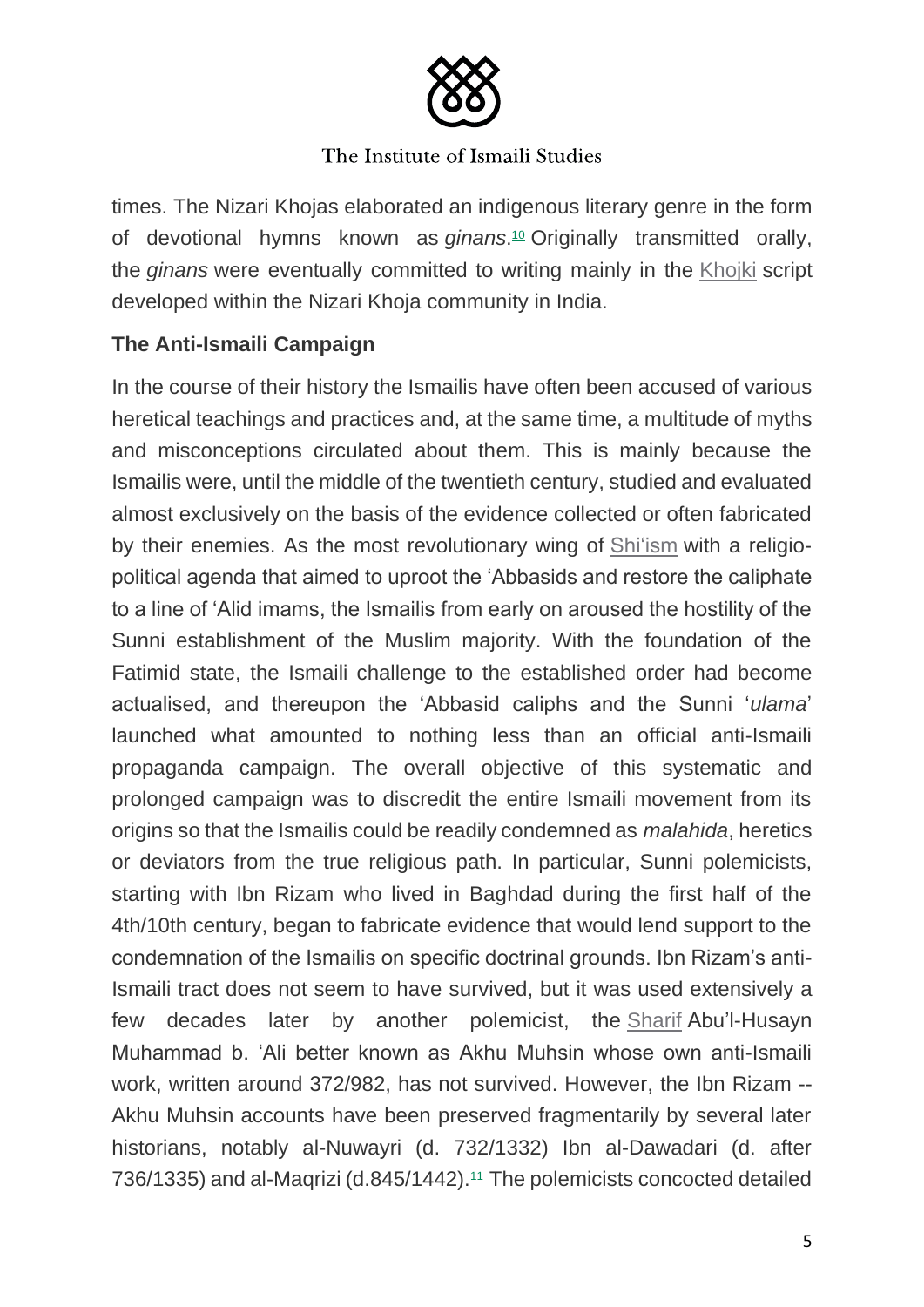

accounts of the sinister teachings and practices of the Ismailis, while refuting the 'Alid genealogy of their imams, descendants of the Imam Ja'far al-Sadiq (d. 148/765) and the last of the early 'Alid imams recognised jointly by the Ismaili and the Twelver (Ithna'ashari) Shi'is. Anti-Ismaili polemical writings provided a major source of information for Sunni heresiographers, such as al-Baghdadi (d. 429/1037), who produced another important category of writing against the Ismailis;<sup>12</sup> while the earliest Imami Shi'i heresiographers al-Nawbakhti (d. after 300/912) and al-Qummi (d. 301/913), who were better informed than their Sunni counterparts on the internal divisions of Shi'ism, were less hostile towards the Ismaili Shi'is.<sup>13</sup>

Polemicists also fabricated travesties in which they attributed a variety of shocking beliefs and practices to the Ismailis; these forgeries circulated widely as genuine Ismaili treatises and were used as source materials by subsequent generations of polemicists and heresiographers. One of these forgeries, the anonymous *Kitab al-siyasa* (*Book of Methodology*), acquired wide popularity as it contained all the ideas needed to condemn the Ismailis as heretics on account of their libertinism and atheism. This book, which has survived only fragmentarily in later Sunni sources, such as al-Baghdadi's heresiography<sup>14</sup>, is reported to have candidly expounded the procedures that were supposedly followed by Ismaili *da'i*s for winning new converts and instructing them through some seven stages of initiation or *balagh* leading ultimately to unbelief and atheism. Needless to add that the Ismaili tradition knows of these fictitious accounts only from the polemics of its enemies. Be that as it may, the anti-Ismaili polemical and heresiographical traditions, in turn, influenced the historians, theologians and jurists who had something to say about the Ismailis.

# **Heterodoxy and Heresy**

The Sunni authors, who were generally not interested in collecting accurate information on the internal divisions of Shi'ism and treated all Shi'i interpretations of Islam as "heterodoxies" or even "heresies", also readily availed themselves of the opportunity of blaming the Fatimids and indeed the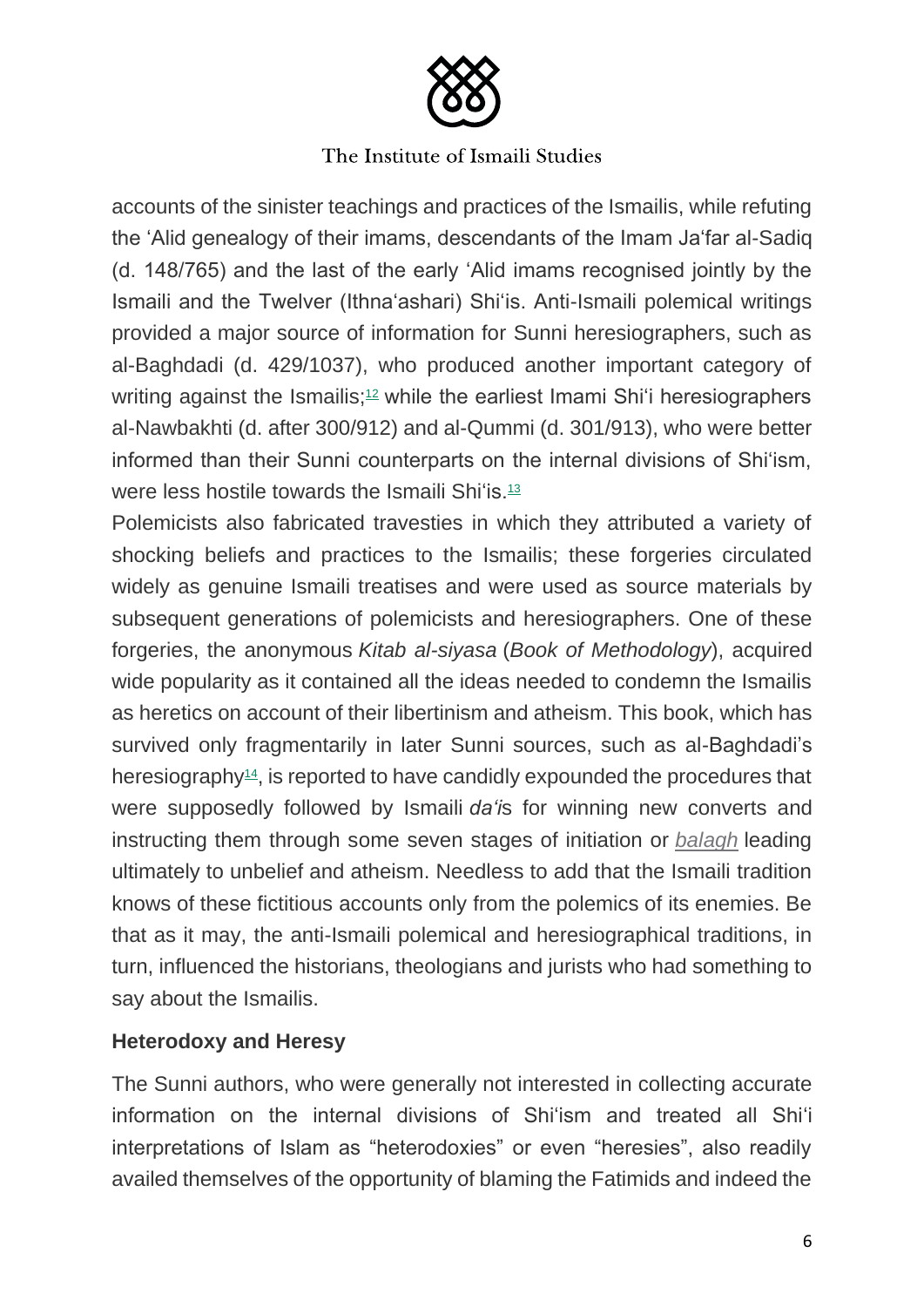

entire Ismaili community for the atrocities perpetrated by the Qarmatis of Bahrayn who, in 317/930, attacked Mecca and massacred the pilgrims there and then carried away the Black Stone (*al-hajar al-aswad*).<sup>15</sup> The Qarmatis, it may be recalled, seceded from the rest of the Isma'iliyya, at the latest by 286/899, and never recognised continuity in the imamate which became the central doctrine of the Fatimid Ismailis. At any rate, the hostile accounts and misrepresentations contributed significantly to shaping the anti-Ismaili opinions of Muslims at large.

By spreading these defamations and forged accounts, the anti-Ismaili authors, in fact, produced a "black legend" in the course of the 4th/10th century. Ismailism was now depicted as the arch-heresy, *ilhad*, of Islam, carefully designed by some non-'Alid impostors, or possibly even a Jewish magician disguised as a Muslim, aiming at destroying Islam from within. <sup>16</sup> By the 5th/11th century, this "black legend", with its elaborate details and stages of initiation, had been accepted as an accurate and reliable description of Ismaili motives, beliefs and practices, leading to further anti-Ismaili polemics and heresiographical accusations as well as intensifying the animosity of other Muslims towards the Ismailis.

## **al-Ghazali**

By the end of the 5th/11th century, the widespread anti-Ismaili campaign of the Sunni authors had been astonishingly successful throughout the central Islamic lands. The revolt of the Persian Ismailis led by Hasan-i Sabbah against the Saljuq Turks, the new overlords of the 'Abbasids, now called forth another vigorous Sunni reaction against the Ismailis in general and the Nizaris in particular. The new literary campaign, accompanied by military attacks on Nizari strongholds in Persia, was initiated by Nizam al-Mulk (d. 485/1092), the Saljuq vizier and virtual master of Saljuq dominions for more than two decades. Nizam al-Mulk himself devoted a long chapter in his *Siyasat-nama* (*The Book of Government*) to the condemnation of the Ismailis.<sup>17</sup> However, the earliest polemical treatise against the Persian Ismailis and their doctrine of *ta'lim*, propounding the necessity of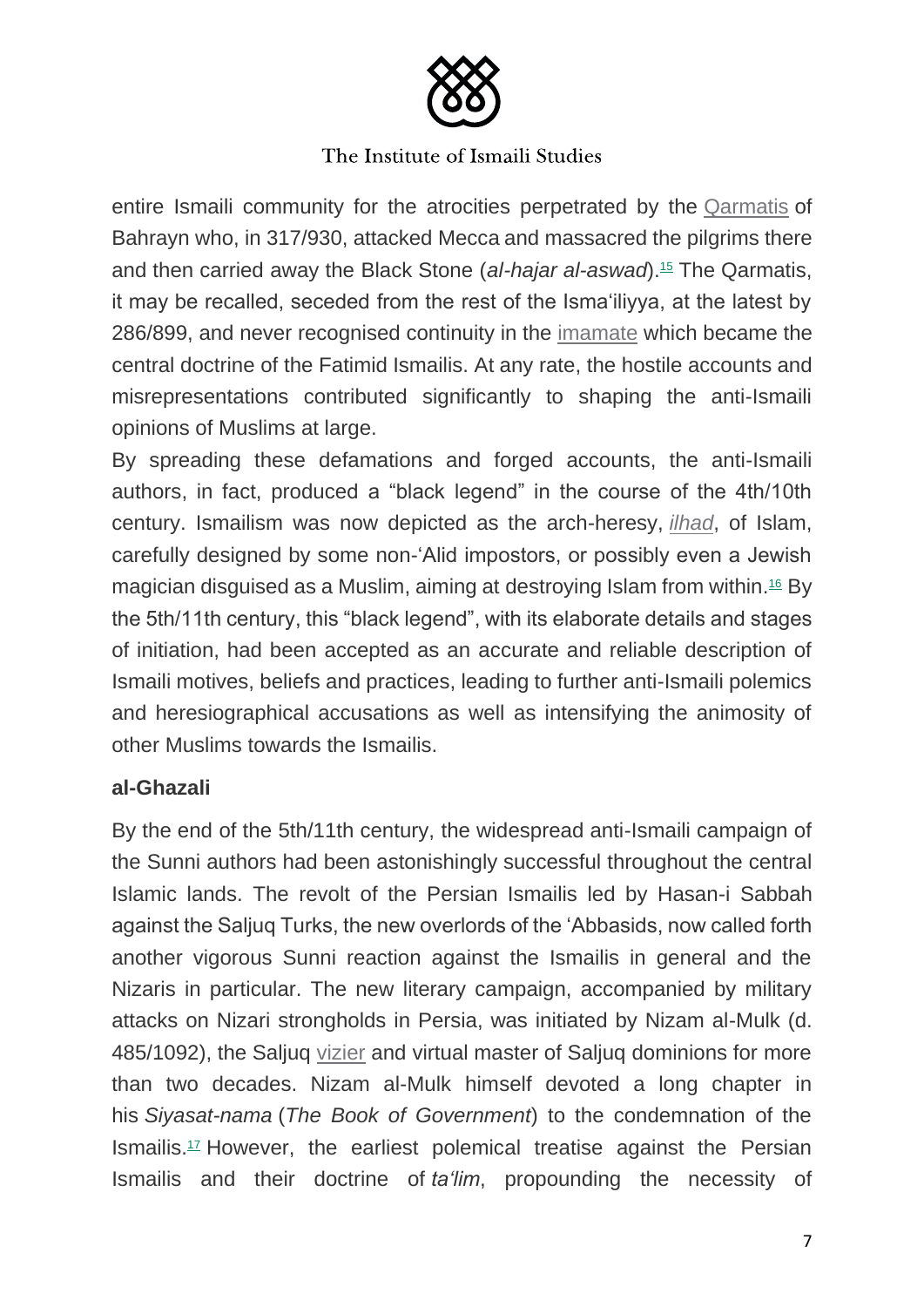

authoritative teaching by the Ismaili imam, was written by no lesser a figure than al-Ghazali (d. 505/1111), the most renowned contemporary Sunni theologian and jurist. He was, in fact, commissioned by the 'Abbasid caliph al-Mustazhir (487-512/1094-1118) to write a treatise in refutation of the Batinis - another designation coined for the Ismailis by their enemies who accused them of dispensing with the *zahir* or the commandments and prohibitions of the *shari'a* because they claimed to have found access to the *batin* or the essence of the Islamic message as interpreted by the Ismaili imam. In this widely circulating book, completed around 488/1095 and generally known as *al-Mustazhiri*, al-Ghazali fabricated his own elaborate "Ismaili" system of stages of initiation leading to the ultimate stage (*al-balagh*  al-akbar) of atheism.<sup>18</sup> Subsequently, al-Ghazali wrote several shorter works in refutation of the Ismailis, and his defamations were adopted by other Sunni writers who, like Nizam al-Mulk, were also familiar with the earlier "black legend". It is interesting to note that the Nizaris never responded to al-Ghazali's polemics, but a detailed refutation of the *Mustazhiri* was much later written in Yemen by the fifth Musta'li-Tayyibi *da'i* who died in 612/1215.<sup>19</sup> At any rate, Sunni authors, including especially Saljuq chroniclers, participated actively in the renewed literary campaign against the Ismailis.

# *Hashishiyya*

By the opening decades of the 6th/12th century, the divided Ismaili community had embarked on internal Nizari versus Musta'li feuds to the obvious delight of their Sunni adversaries. In one anti-Nizari polemical epistle, issued in 516/1222 by the Fatimid caliph al-Amir (495-524/1101- 1130), the Nizari Ismailis of Syria were for the first time referred to with the abusive designation of *hashishiyya*, without any explanation.<sup>20</sup> This term was later applied to the Syrian Nizari Ismailis by a few Sunni historians, notably Abu Shama (d. 665/1267) and Ibn Muyassar (d. 677/1278), without accusing the Ismailis of actually using *hashish*, a product of hemp.<sup>21</sup> The Persian Nizaris, too, were designated as *hashishi*s in some Zaydi sources written in northern Persia during the Alamut period.<sup>22</sup> It is important to note that in all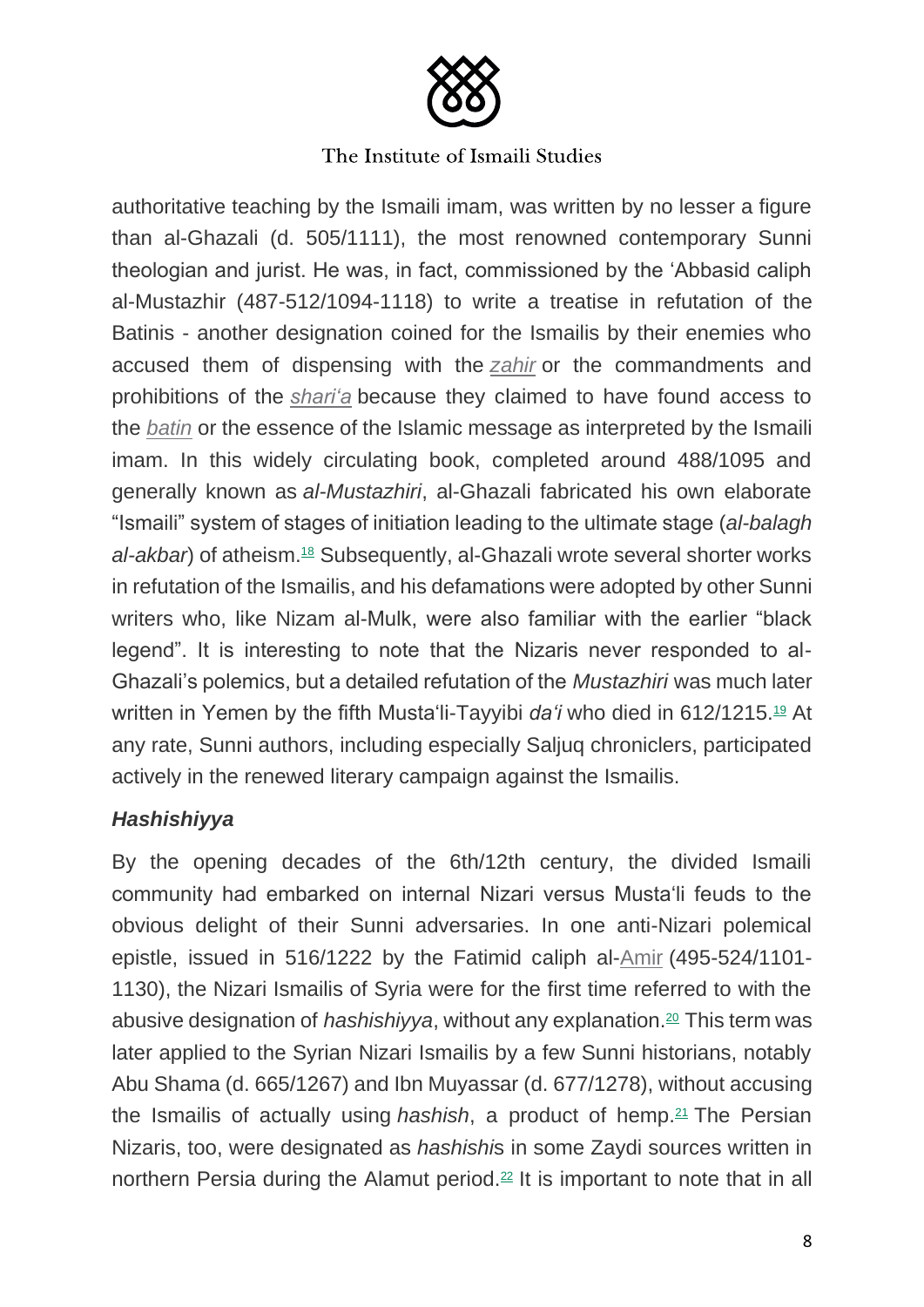

the Muslim sources in which the Nizaris are referred to as *hashishi*s, this term is used metaphorically and in its abusive sense of "low-class rabble" and "irreligious social outcast". The literal interpretation of this term in reference to the Nizaris is rooted in the fantasies of medieval Europeans and their "imaginative ignorance" of Islam and the Ismailis. At any event, the Fatimids and the Syrian Nizaris soon found a common enemy in the Christian Crusaders, who seized Jerusalem in 492/1099. Subsequently, the Crusaders founded four principalities in the Near East and engaged in extensive military and diplomatic encounters with the Fatimids in Egypt and the Nizari Ismailis in Syria, which had lasting repercussions in terms of the distorted image of the Nizaris in Europe.

The Syrian Nizaris attained the peak of their power and fame under the leadership of Rashid al-Din Sinan, who was their chief *da'i* for some three decades until his death in 589/1193. It was in the time of Sinan, the original "Old Man of the Mountain" or "Le Vieux de la Montagne" of the Crusader sources, that occidental chroniclers of the Crusades and a number of European travellers and diplomatic emissaries began to write about the Nizari Ismailis, designated by them as the Assassins. The very term Assassin was evidently based on the variants of the Arabic word *hashish* (plural, *hashishiyya*), applied to the Nizari Ismailis in a derogatory sense by other Muslims and picked up locally in the Levant by the Crusaders and their European observers. At any rate, the Crusader circles and their occidental chroniclers, who were not interested in collecting accurate information about Islam as a religion and its internal divisions despite their proximity to Muslims, remained completely ignorant of Islam in general and the Ismailis in particular. It was under such circumstances that the Crusader circles produced reports about the secret practices of the Ismailis. In the event, medieval Europeans themselves began to fabricate and put into circulation both in the Latin Orient and in Europe a number of tales about these secret practices. In this connection, it is important to note that none of the variants of these tales can be found in contemporary Muslim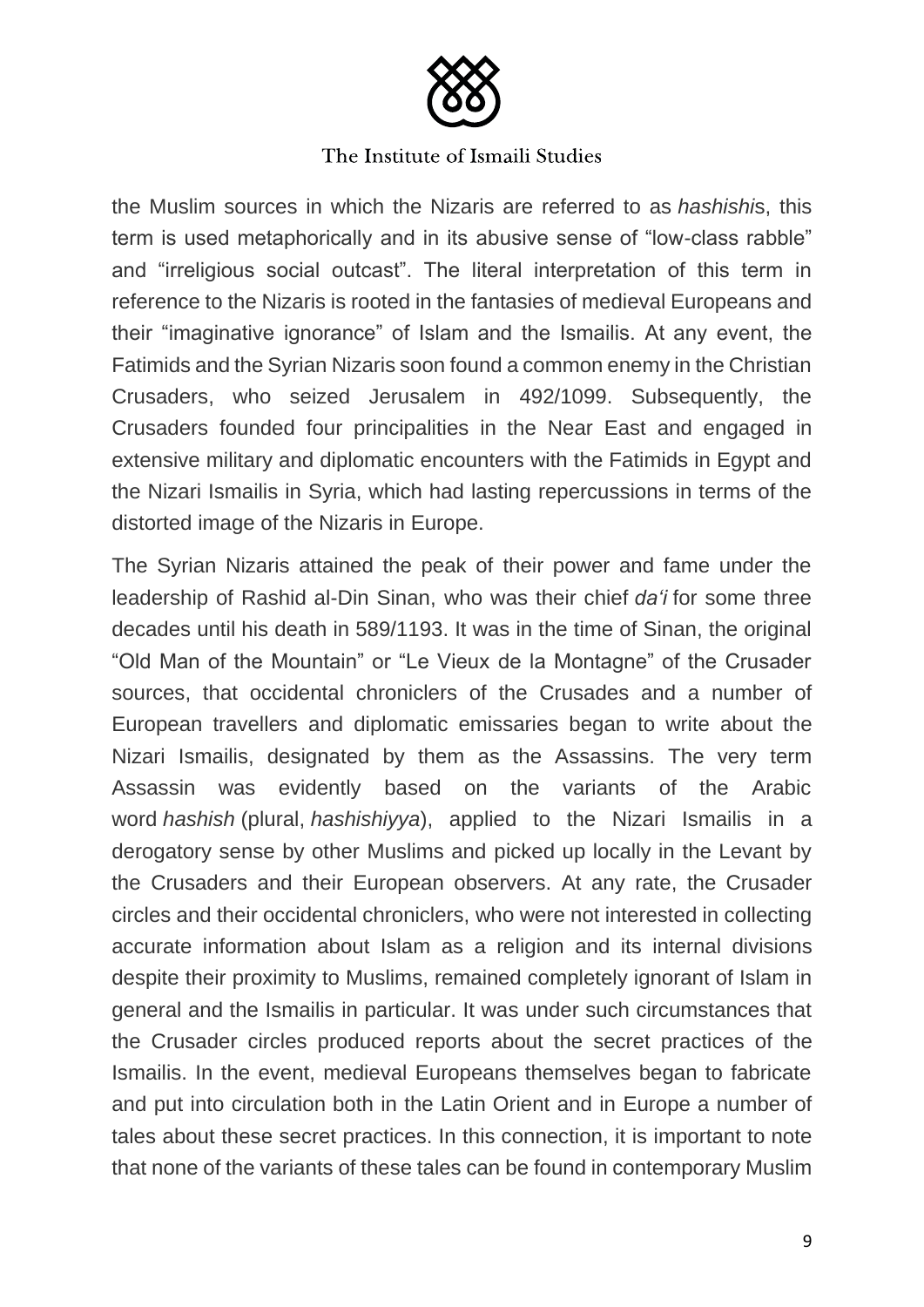

sources, even the most hostile ones, produced during the 6th/12th and 7th/13th centuries.

# **Assassin Legends**

The Crusaders were particularly impressed by the highly exaggerated reports and rumours of the Nizari assassinations and the daring behaviour of their *fida'i*s, or the self-sacrificing devotees, who carried out the actual missions in public places and normally lost their lives in the process. It should be recalled that in the 6th/12th century, almost any assassination of any significance committed in the central Islamic lands was attributed to the daggers of the Nizari *fida'i*s. This explains why these imaginative tales came to revolve around the recruitment and training of these *fida'i*s; for they were meant to provide satisfactory explanations for behaviour that would otherwise seem irrational or strange to the medieval Western mind. These so-called Assassin legends consisted of a number of separate but interconnected tales, including the "paradise legend", the "hashish legend", and the "death-leap legend". The legends developed in stages, receiving new embellishments at each successive stage, and finally culminated in a synthesis popularised by Marco Polo (d. 1324). The famous Venetian traveller added his own original contribution in the form of a "secret garden of paradise", where bodily pleasures were supposedly procured for the *fida'i*s by their mischievous and beguiling leader, the Old Man, as part of their indoctrination and training. $23$ 

Marco Polo's version of the Assassin legends, offered as a report obtained from reliable contemporary sources in Persia, was reiterated to various degrees by subsequent European writers as the standard description of the "Old Man of the Mountain and his Assassins".<sup>24</sup> Strangely enough, it did not occur to any European that Marco Polo may have actually heard the tales in Italy after returning to Venice in 1295 from his journeys to the East - tales that were by then widespread in Europe and could already be at least partially traced to European antecedents on the subject; not to mention the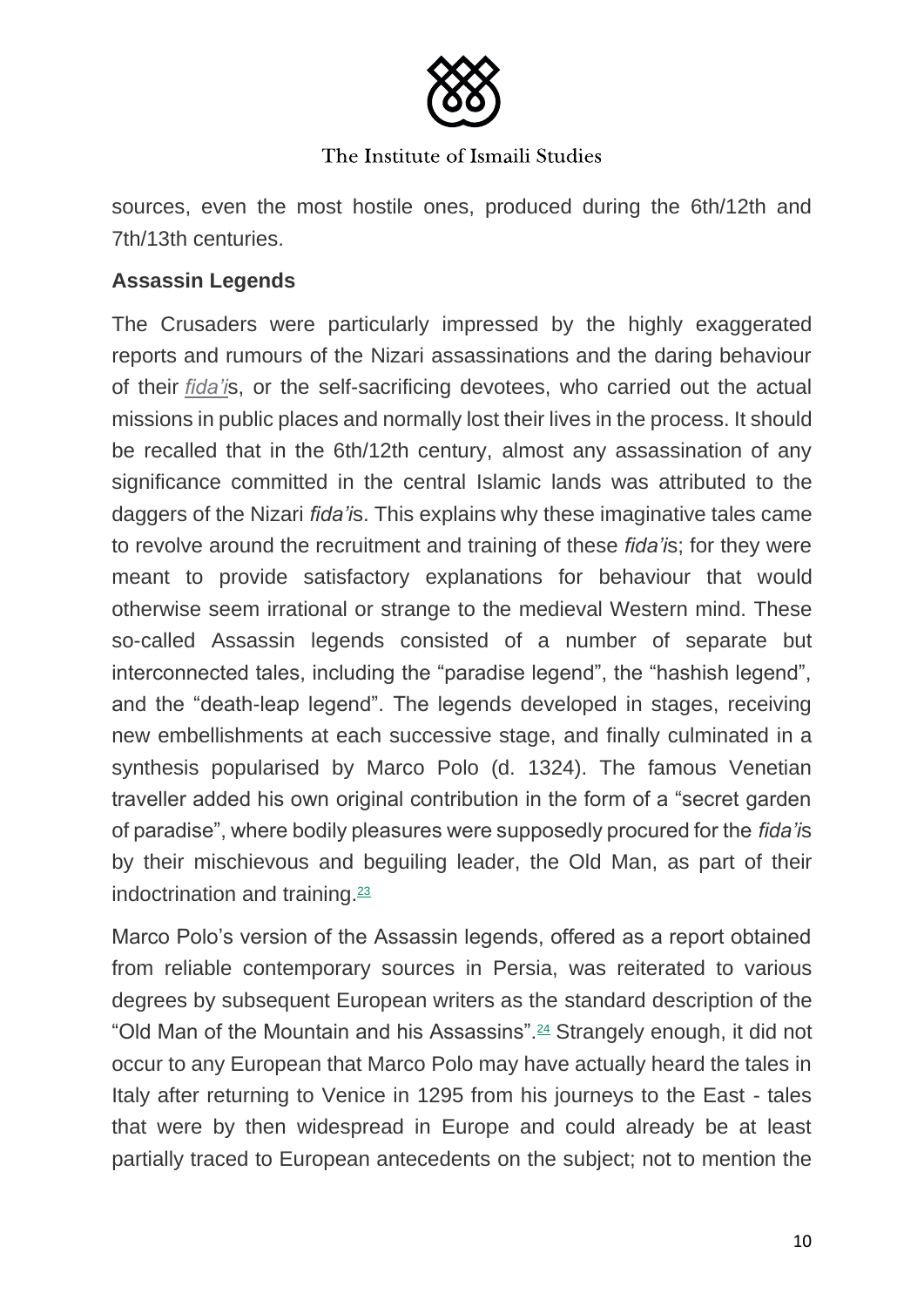

possibility that the Assassin legends found in Marco Polo's book may have been entirely inserted, as a digressionary note, by Rustichello of Pisa, the Italian romance writer who was actually responsible for committing the account of Marco Polo's travels to writing. More cannot be said on this subject in our present state of knowledge, especially as the original version of Marco Polo's travelogue written by Rustichello in a peculiar old French mixed with Italian has not been recovered. In this connection, it may also be noted that Marco Polo himself evidently revised his travelogue during the last twenty years of his life, at which time he could readily have appropriated the Assassin legends regarding the Syrian Nizaris then current in Europe. The contemporary historian Juwayni, an avowed enemy of the Nizaris who accompanied Hülegü to Alamut in 654/1256 and inspected that fortress and its library before their destruction by the Mongols, does not report having discovered any "secret garden of paradise" there, as claimed in Marco Polo's account.

Different Assassin legends or components of particular legends were "imagined" independently and at times concurrently by different authors, such as Arnold of Lübeck (d. 1212) and James of Vitry (d. 1240), and embellished over time. Starting with Burchard of Strassburg who visited Syria in 570/1175 as an envoy of the Hohenstaufen emperor of Germany, European travellers, chroniclers and envoys to the Latin East who had something to say about the "Assassins" participated, as if in tacit collusion, in the process of fabricating, transmitting and legitimising the Assassin legends. By the 8th/14th century, the legends had acquired wide currency and were accepted as reliable descriptions of secret Nizari Ismaili practices, in much the same way as the earlier "black legend" of Sunni polemicists had been accepted as accurate explanation of Ismaili motives, teachings and practices. Henceforth, the Nizari Ismailis were portrayed in medieval European sources as a sinister order of drugged assassins bent on senseless murder and mischief.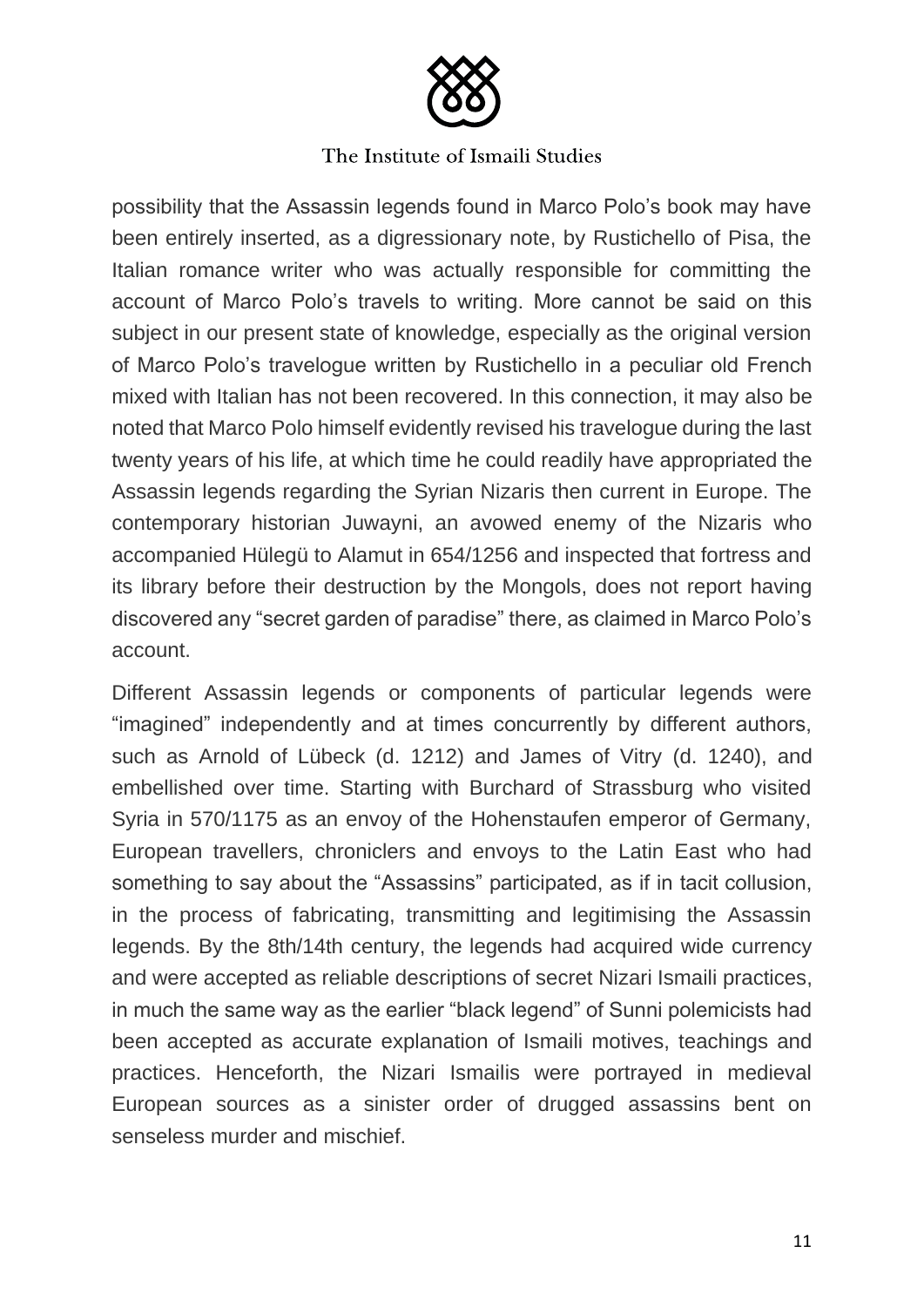

In the meantime, the word "assassin", instead of signifying the name of the Nizari community in Syria, had acquired a new meaning in French, Italian and other European languages. It had become a common noun designating a professional murderer. With the advent of this usage, the origin and significance of the term "Assassin" was soon forgotten in Europe, while the "oriental sect" that originally bore that name continued to arouse some interest among Europeans, mainly because of the enduring popularity of the Assassin legends which had indeed acquired an independent life of their own. Henceforth, a number of European philologists and lexicographers began to collect the variants of the term "assassin", such as *assassini* and *heyssessini*, occurring in medieval occidental sources, also proposing many strange etymologies. By the 12th/18th century, numerous etymologies of this term had become available, while the sectarians in question had received a few more notices from the pens of travellers and missionaries to the East. In sum, by the beginning of the 13th/19th century, Europeans still perceived the Nizari Ismailis in an utterly confused and fanciful manner.<sup>25</sup>

## **Orientalism**

The orientalists of the nineteenth century, led by Silvestre de Sacy (1758- 1838), began their more scholarly study of Islam on the basis of the Arabic manuscripts which were written mainly by Sunni authors. As a result, they studied Islam according to the Sunni viewpoint and, borrowing classifications applicable to Christian contexts, treated Shi'ism as the "heterodox" interpretation of Islam by contrast to Sunnism which was taken to represent "orthodoxy". It was mainly on this basis, as well as the continued attraction of the seminal Assassin legends, that the orientalists launched their own study of the Ismailis. In his famous *Memoir* on the Nizaris,<sup>26</sup> de Sacy succeeded in finally solving the mystery of the name Assassin; he also produced important studies on early Ismailis as background materials for his major work on the Druze religion.<sup>27</sup> The orientalists now correctly identified the Ismailis as a Shi'i Muslim community, but they were still obliged to study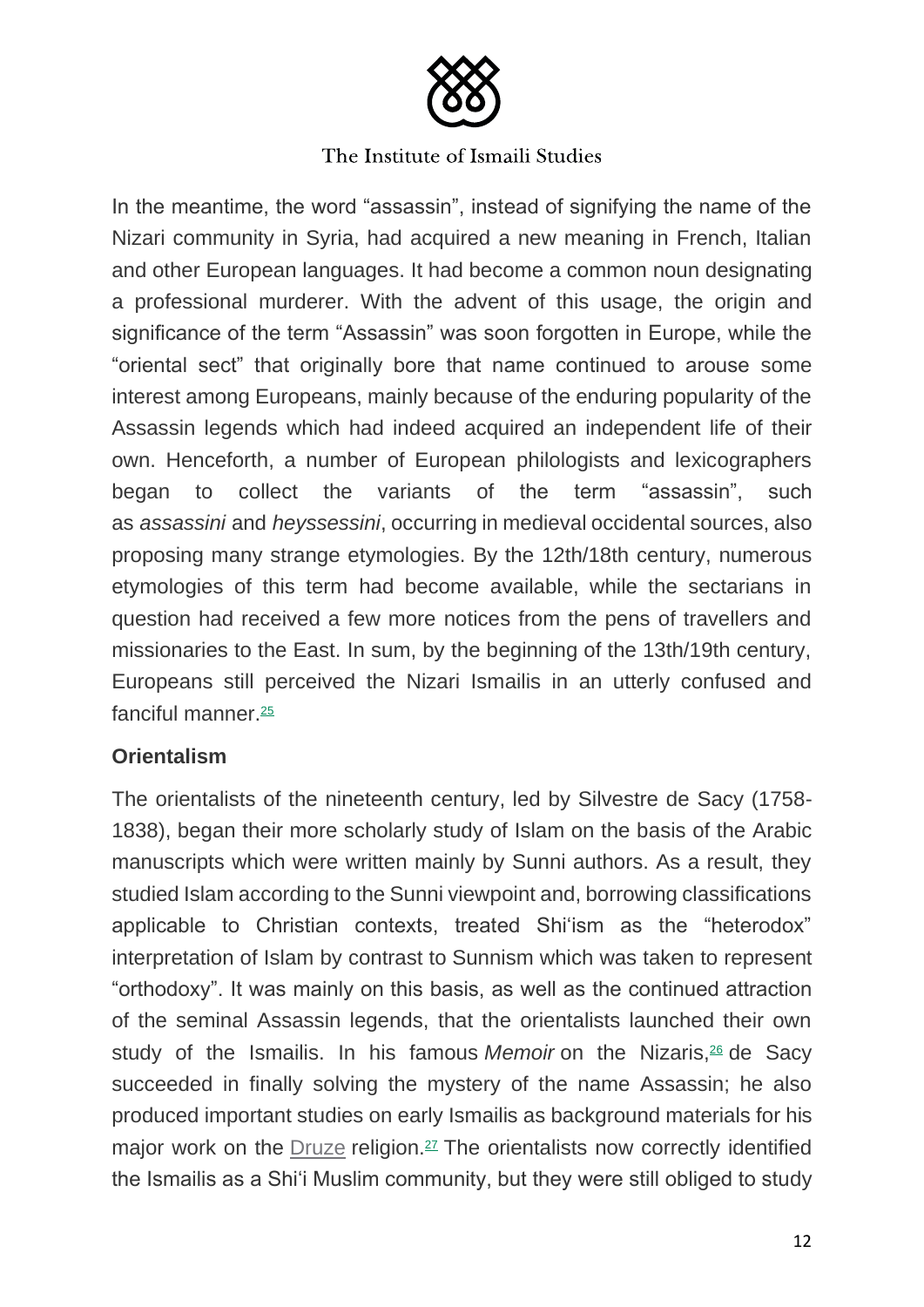

them exclusively on the basis of the hostile Sunni sources and the fictitious occidental accounts of the Crusader circles. Consequently, the orientalists, too, lent their own seal of approval to the myths of the Ismailis, namely, the anti-Ismaili "black legend" of the medieval Sunni polemicists and the Assassin legends of the Crusaders.

Indeed, de Sacy's distorted evaluation of the Ismailis, though unintentional, set the frame within which other orientalists of the nineteenth century studied the medieval history of the Ismailis. The orientalists' interest in the Ismailis had now received a fresh impetus from the anti-Ismaili accounts of the then newly-discovered Sunni chronicles which seemed to complement the Assassin legends contained in the occidental sources familiar to them. It was under such circumstances that misconceptions, misrepresentation and plain fiction came to permeate the most widely read study of the Ismailis, namely, the first Western book on the Persian Nizaris of the Alamut period written by Joseph von Hammer-Purgstall (1774-1856). This Austrian orientalistdiplomat endorsed Marco Polo's narrative in its entirety as well as all the medieval defamations levelled against the Ismailis by their Sunni enemies. This book, originally published in German in 1818, achieved great success in Europe and continued to be treated as the standard history of the Nizari Ismailis until the 1930s. $28$  With rare exceptions, notably the French orientalist Charles F. Defrémery (1822-1883) who produced valuable historical studies on the Nizaris of Syria and Persia<sup>29</sup>, the Ismailis continued to be misrepresented to various degrees by later orientalists such as Michael J. de Goeje (1836-1909), whose own incorrect interpretation of Fatimid-Qarmati relations was generally adopted.<sup>30</sup> Orientalism gave a new lease of life to the myths surrounding the Ismailis; and this deplorable state of Ismaili studies remained essentially unchanged until the 1930s. Even an eminent scholar like Edward Browne (1862-1926) could not resist reiterating the orientalistic tales of his predecessors on the Ismailis.<sup>31</sup> Meanwhile, Westerners had retained the habit of referring to the Nizari Ismailis as the Assassins, a misnomer rooted in a medieval pejorative appellation.<sup>32</sup>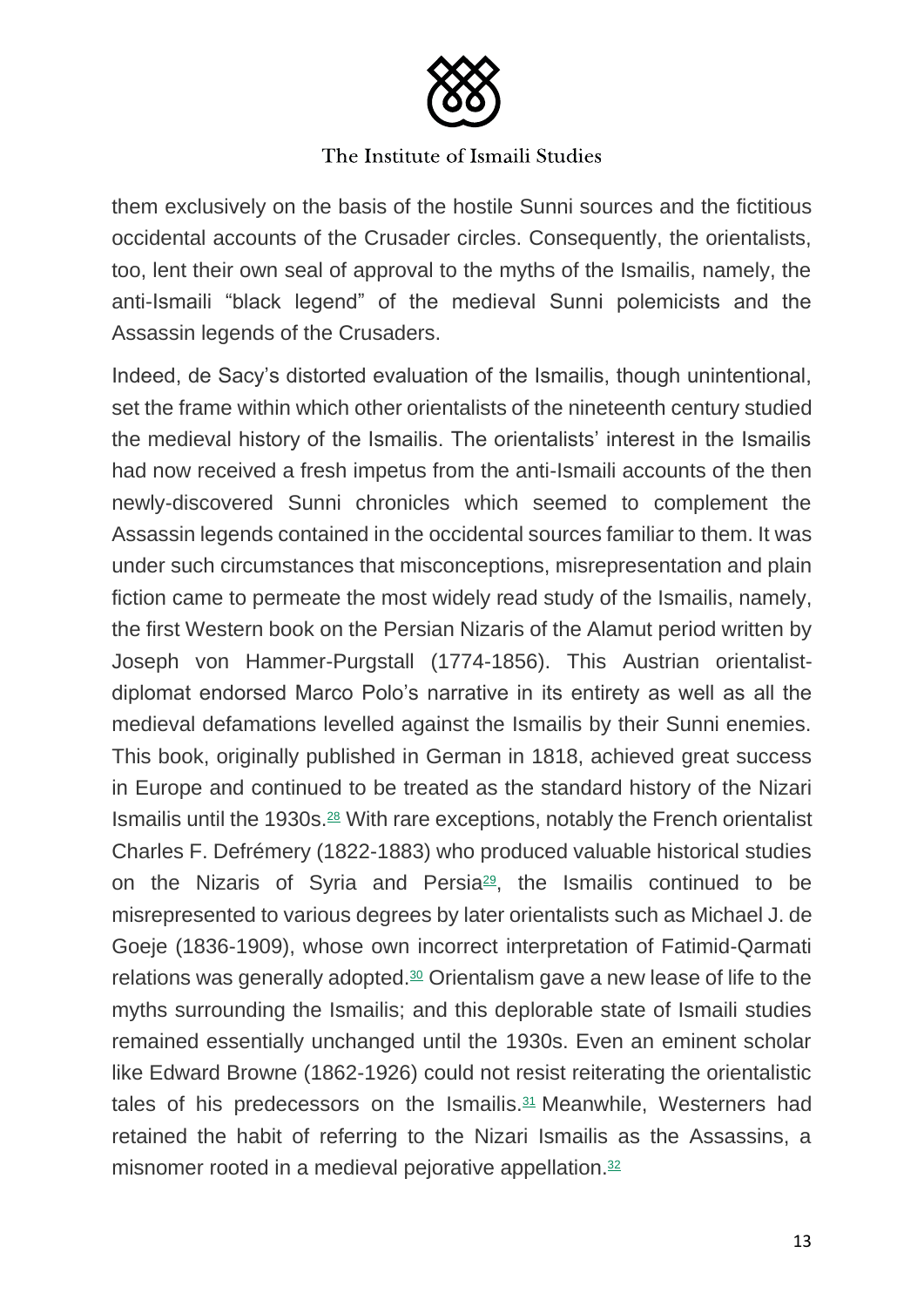

The breakthrough in Ismaili studies had to await the recovery and study of genuine Ismaili texts on a large scale - manuscript sources which had been preserved secretly in numerous private collections. A few Ismaili manuscripts of Syrian provenance had already surfaced in Paris during the nineteenth century, and some fragments of these works were studied and published there by Stanislas Guyard (1846-1884) and other orientalists. $33$  At the same time, Paul Casanova (1861-1926), who produced important studies on the Fatimids and the Nizari coins, was the first European orientalist to have recognised the Ismaili origin of the *Rasa'il Ikhwan al-Safa'*, a portion of which had found its way to the Bibliothèque Nationale in Paris.<sup>34</sup> More Ismaili manuscripts preserved in Yemen and Central Asia were recovered in the opening decades of the twentieth century.<sup>35</sup> In particular, a number of Nizari texts were collected from Shughnan, Rushan and other districts of Badakhshan (now divided by the Oxus River between Tajikistan and Afghanistan) and studied by Aleksandr A. Semenov (1873-1958), the Russian pioneer in Ismaili studies from Tashkent.<sup>36</sup> The Ismaili manuscripts of Central Asian provenance found their way to the Asiatic Museum in St. Petersburg, and are currently held there in the collections of the Institute of Oriental Studies. However, by 1922, when the first Western bibliography of Ismaili writings was prepared by Louis Massignon (1883-1962), knowledge of European libraries and scholarly circles about Ismaili literature was still very limited.<sup>37</sup>

## **Modern Ismaili Studies**

Modern scholarship in Ismaili studies was actually initiated in the 1930s in India, where significant collections of Ismaili manuscripts had been preserved in the Ismaili Bohra community. This breakthrough resulted mainly from the pioneering efforts of Wladimir Ivanow (1886-1970), and a few Ismaili Bohra scholars, notably Asaf A. A. Fyzee (1899-1981), Husayn F. al-Hamdani (1901-1962) and Zahid 'Ali (1888-1958), all of whom based their studies on their family collections of manuscripts.<sup>38</sup> Asaf Fyzee, who studied law at Cambridge University and belonged to the most learned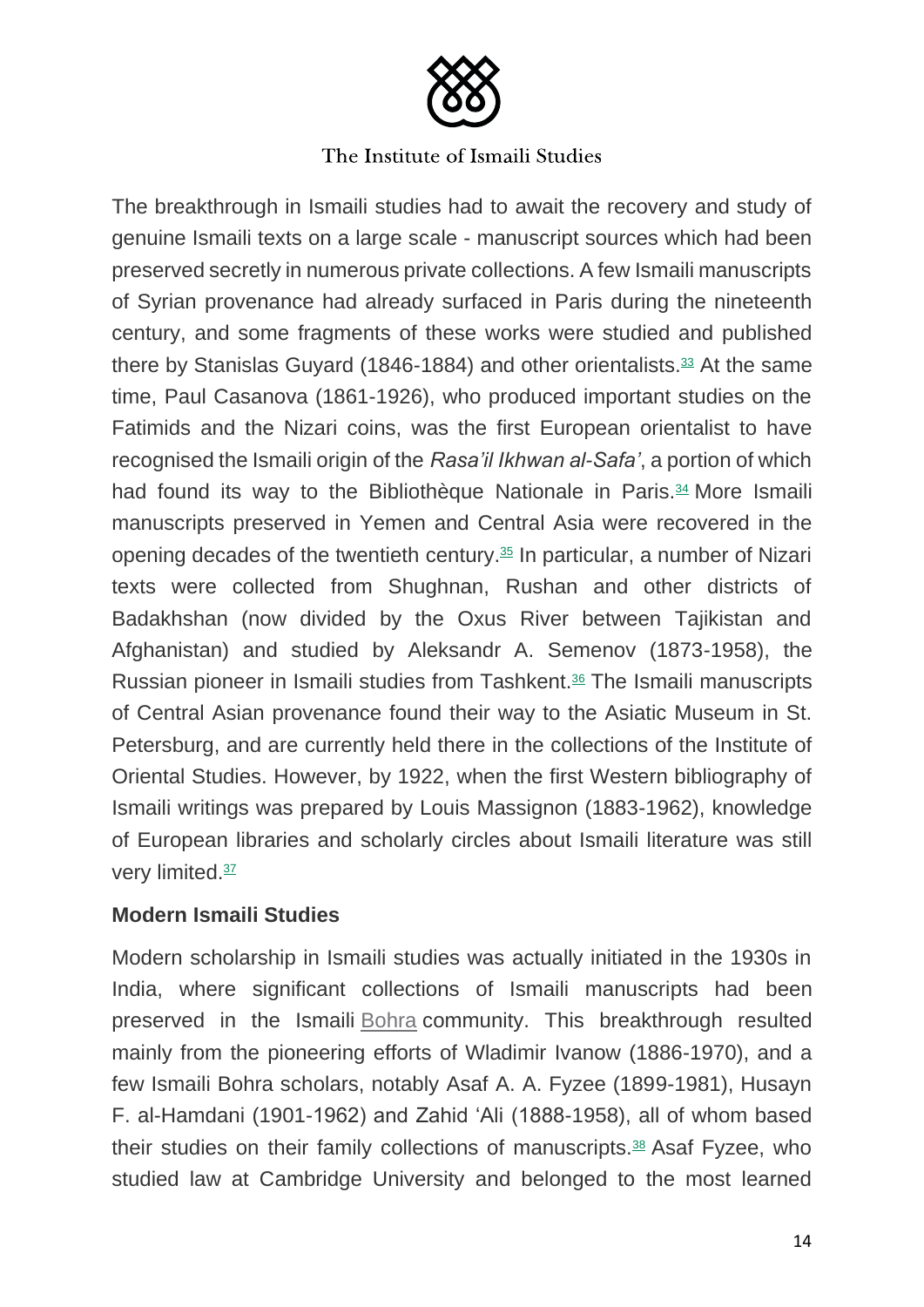

Sulaymani family of Tayyibi Ismailis in India, in fact, made modern scholars aware of the existence of an Ismaili school of jurisprudence. Among his numerous publications on the subject<sup>39</sup>, Fyzee also produced a critical edition of al-Qadi al-Nu'man's major work which served as the legal code of the Fatimid state and is still observed by the Tayyibi Ismailis of India, Pakistan, Yemen and elsewhere.<sup>40</sup> Husayn al-Hamdani, who belonged to an eminent Da'udi Tayyibi family of scholars with Yemeni origins and who received his doctorate from London University, was a pioneer in producing a number of studies based on Ismaili sources, calling the attention of modern scholars to the existence of this unique literary heritage. Zahid 'Ali hailed from another learned Da'udi family and was for many years the principal of the Nizam College at Hyderabad after receiving his doctorate from Oxford University; he was the first person in modern times to have produced in Urdu, on the basis of a variety of Ismaili sources, a scholarly study of Fatimid history and a work on Ismaili doctrines. $41$ 

Ivanow, who eventually settled in Bombay after leaving his native Russia in 1917, collaborated closely with the above-mentioned Bohra scholars and succeeded, through his own connections within the Khoja community, to gain access to Nizari literature as well. Consequently, he compiled the first detailed catalogue of Ismaili works, citing some 700 separate titles which attested to the hitherto unknown richness and diversity of Ismaili literature and intellectual traditions. The initiation of modern scholarship in Ismaili studies may indeed be traced to the publication of this very catalogue, which provided a scientific frame for further research in the field.<sup>42</sup> Ismaili scholarship received a major impetus through the establishment in 1946 of the Ismaili Society of Bombay under the patronage of Sultan Muhammad Shah, Aga Khan III (1877-1957), the forty-eighth imam of the Nizari Ismailis. Ivanow played a crucial role in the creation of the Ismaili Society whose various series of publications were mainly devoted to his own monographs as well as editions and translations of Ismaili texts.<sup>43</sup> He also acquired a large number of manuscripts for the Ismaili Society's Library, which were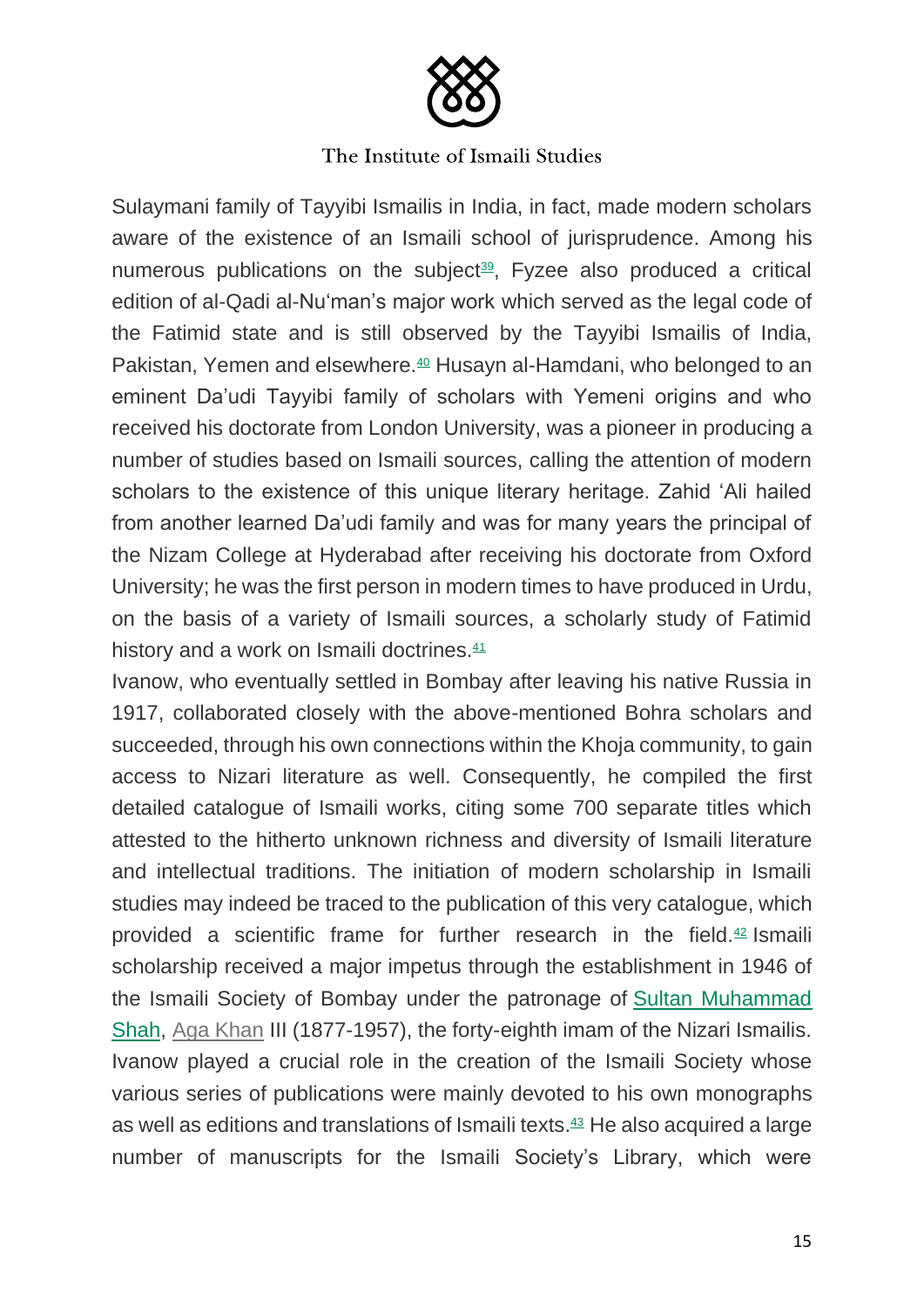

transferred to The Institute of Ismaili Studies Library in London during the early 1980s.

By 1963, when Ivanow published a revised edition of his catalogue, many more Ismaili sources had become known and progress in Ismaili studies had been truly astonishing.<sup>44</sup> In addition to many studies by Ivanow and the Bohra pioneers in the field, numerous Ismaili texts had now begun to be critically edited by other scholars, preparing the ground for further progress in this new field of Islamic studies. In this connection, particular mention should be made of the Ismaili texts of Fatimid and later times edited together with analytical introductions by Henry Corbin (1903-1978), published simultaneously in Tehran and Paris in his "Bibliothèque Iranienne" series<sup>45</sup>; and the Fatimid texts edited by the Egyptian scholar Muhammad Kamil Husayn (1901-1961) and published in his "Silsilat Makhtutat al-Fatimiyyin" series in Cairo.<sup>46</sup> At the same time, 'Arif Tamir (1921-1998), who belonged to the small Muhammad-Shahi Nizari community based in Syria, made the Ismaili texts of Syrian provenance available to scholars, although regretfully often in faulty editions; and a number of European scholars, such as Marius Canard (1888-1982) and several Egyptian scholars such as Hasan Ibrahim Hasan (1892-1968), Jamal al-Din al-Shayyal (1911-1967) and 'Abd al-Mun'im Majid (1920-1999) made important contributions to Fatimid studies.<sup>47</sup> At the same time, Yves Marquet had embarked on a lifelong study of the Ikhwan al-Safa' and their *Rasa'il*.

# **Contemporary Research and Scholarship**

By the mid-1950s, progress in the field had already enabled Marshall G. S. Hodgson (1922-1968) to produce the first scholarly and comprehensive study of the Nizari Ismailis of the Alamut period.<sup>48</sup> Soon, others representing a new generation of scholars, notably Bernard Lewis, Samuel M. Stern (1920-1969), Wilferd Madelung and Abbas Hamdani produced major studies, especially on the early Ismailis and their relations with the dissident Qarmatis.<sup>49</sup> Progress in Ismaili studies has proceeded at a rapid pace during the last few decades through the efforts of yet another generation of scholars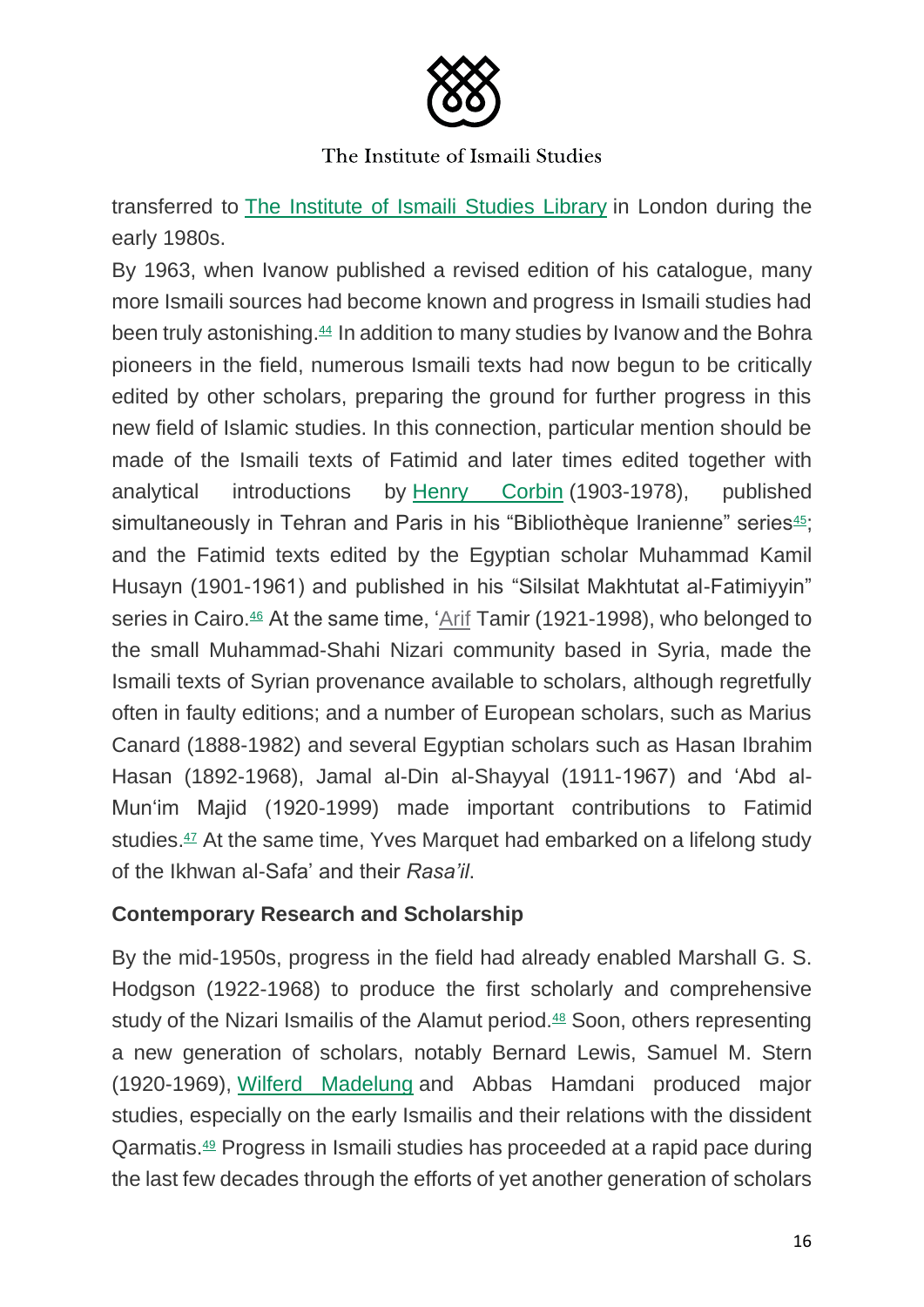

such as Ismail K. Poonawala, Paul E. Walker, Azim A. Nanji, Thierry Bianquis, Ayman Fu'ad Sayyid, Farhad Dachraoui and Mohammed Yalaoui, who have devoted their attention mainly to Fatimid studies. The modern progress in the recovery and study of Ismaili literature is well reflected in Professor Poonawala's monumental *Biobibliography*, which identifies some 1300 titles written by more than 200 authors.<sup>50</sup> Many of these texts have now been published in critical editions, while numerous secondary studies of Ismaili history and thought have been produced by three successive generations of scholars.

Modern scholarship in Ismaili studies will, in all probability, continue at an even greater pace as the Ismailis themselves are now becoming widely interested in studying their literary heritage and history - a phenomenon attested by an increasing number of Ismaili-related doctoral dissertations written in recent decades by Ismailis. In this context, a major role will be played by The Institute of Ismaili Studies, established in London in 1977 under the patronage of H. H. Prince Karim Aga Khan IV, the present imam of the Nizari Ismailis. This institution is already serving as the central point of reference for Ismaili studies while making its own contributions through various programmes of research and publications. Amongst these, particular mention should be made of the monographs appearing in the Institute's "Ismaili Heritage Series" which aims to make available to wide audiences the results of modern scholarship on the Ismailis and their intellectual and cultural traditions; and the "Ismaili Texts and Translations Series" in which critical editions of Arabic and Persian texts are published together with English translations and contextualising introductions.<sup>51</sup> Numerous scholars worldwide participate in these academic programmes, and many more benefit from the accessibility of the Ismaili manuscripts held at the Institute's Library, representing the largest collection of its kind in the West.<sup>52</sup> With these modern developments, the scholarly study of the Ismailis, which by the closing decades of the twentieth century had already greatly deconstructed and explained away the seminal anti-